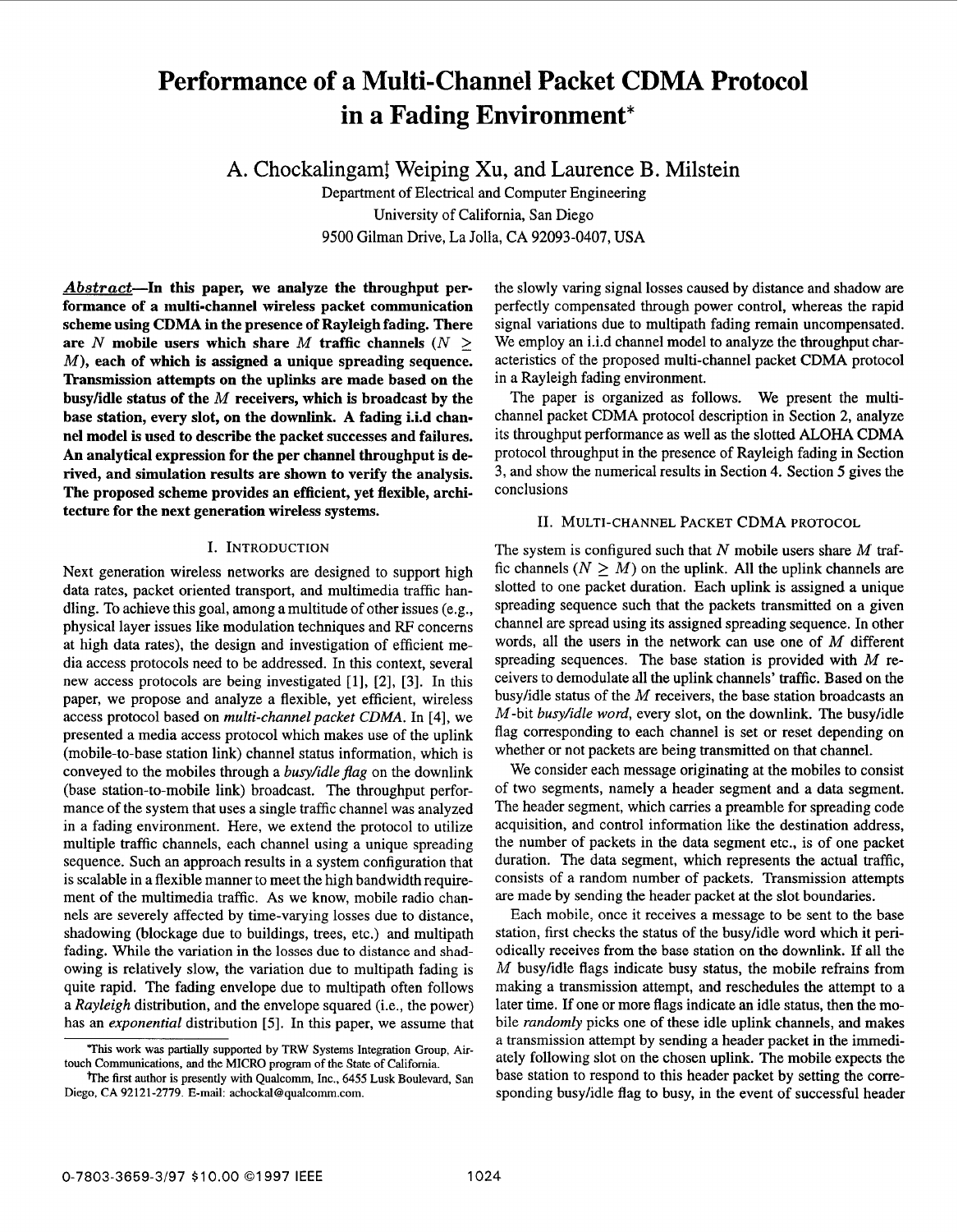

**Fig. 1. Multi-channel packet CDMA protocol operation** 

packet reception. If this happens, the mobile transmits the data packets continuously on the uplink until all the packets in the message are sent. The base station resets the flag back to idle once the entire message transmission is complete. In the event of the header packet being lost (either due to collision among simultaneous transmissions from many users or due to channel introduced errors), the base station makes no response. Thus, the continued idle status of the flag prompts the mobiles to reschedule their transmission attempts to a later time. Figure 1 illustrates the operation of the proposed protocol for a given user. The above scheme is both flexible and efficient for the following reasons: First, the system can be scaled up or down simply by adding new or removing existing channels (i.e., increasing or decreasing *M)* based on the bandwidth needs of the network. Second, the concept of transmitting a header packet prior to the transmission of data packets allows collisions to be resolved within one packet interval so that packet losses due to collision are minimized. More importantly, the loss of throughput due to the overhead time involved in the code acquisition process in a packet **CDMA** system can be substantially reduced in the proposed scheme by providing the acquisition overhead bits only in the header packets and not in the data packets.

#### 111. **PERFORMANCE ANALYSIS**

#### *A.* The proposed protocol

To analyze the system, we assume that the busyhdle word on the downlink is received both instantaneously and error-free at all the mobiles. In practice, the the busyhdle word could be corrupted by the channel (a busy status being flipped to idle status and vice versa), and thus error control techniques could be adopted to improve the reliability of the busyhdle word reception. The instantaneous feedback assumption can be valid where the delays due to propagation and processing are negligibly small compared to the slot duration. Further, we assume perfect power control and neglect the effect of capture. The length of each message (measured in integer numbers of data packets), *x,* **is** assumed to have a geometric distribution with a parameter *gm,* i.e.,

prob(message length = x) = 
$$
g_m(1 - g_m)^{x-1}
$$
, x = 1, 2, 3, ... (1)

Following the above description, we model the system using three different states, as shown in Figure *2.* The *thinking* state is defined as the state in which a mobile generates a new message



**Fig. 2. Three state system model** 

with a probability  $\lambda$ , randomly chooses an idle uplink channel (if available), and transmits the header packet in the immediately following slot. If the header packet transmission is successful, the mobile moves from the *thinking* state to a *message-tx* state, in which it transmits the data packets continuously until all the packets in the message are sent, and then moves back to the *thinking*  state. The mobile moves from the *thinking* state to a *backlogged*  state if all the uplink channels are found busy upon arrival of a message. Similarly, if the header packet is lost due to collision or bad channel conditions, the mobile moves from the *thinking*  state to the *backlogged* state. In the *backlogged* state, the mobile rechecks the status of the uplink channels after a random number of slots. This retransmission attempt delay is assumed to be geometrically distributed with parameter **g,..** If a mobile in the *back*logged state fails to retransmit its header packet successfully, it stays in this state until its header packet transmission is successful, after which it moves *to* the *message-tx* state.

Let  $x_t$  be the number of mobiles in the *message\_tx* state and  $y_t$ be the number of mobiles in the *backlogged* state. The one step transition probability that the system moves from  $(x_t = j, y_t = k)$ at time *t* to  $(x_{t+1} = l, y_{t+1} = m)$  at time  $t + 1$  is given by

$$
P_{jk,lm} = \sum_{n=0}^{N-j} \sum_{c_s=0}^{\min(M-j,n)} \binom{N-j-k}{a} \lambda^a (1-\lambda)^{N-j-k-a}
$$

$$
\cdot \binom{k}{n-a} g_r^{n-a} (1-g_r)^{k-n+a} \binom{j}{l-c_s} g_m^{c_s+j-l}
$$

$$
\cdot (1-g_m)^{l-c_s} f(c_s|n,j,k), \qquad (2)
$$

where  $M$  is the total number of the spreading codes (i.e., the number of uplink channels), *N* is the total number of mobiles,  $N \geq M$ ,  $0 \leq j \leq M, 0 \leq k \leq N-j, 0 \leq l \leq M, 0 \leq m \leq N-l,$  $a = m - k + c_s$  is the number of users which generate a new packet in a slot time,  $g_m$  is the average probability of leaving the *message\_tx* state, and  $f(c_s | n, j, k)$  is a conditional probability that there are  $c_s$  header packets successfully transmitted if  $n$  users (from both the *thinking* state and the *backlogged* state) transmit simultaneously. The probability  $f(c_s|n, j, k) \equiv f(c_s|n, M - j)$  is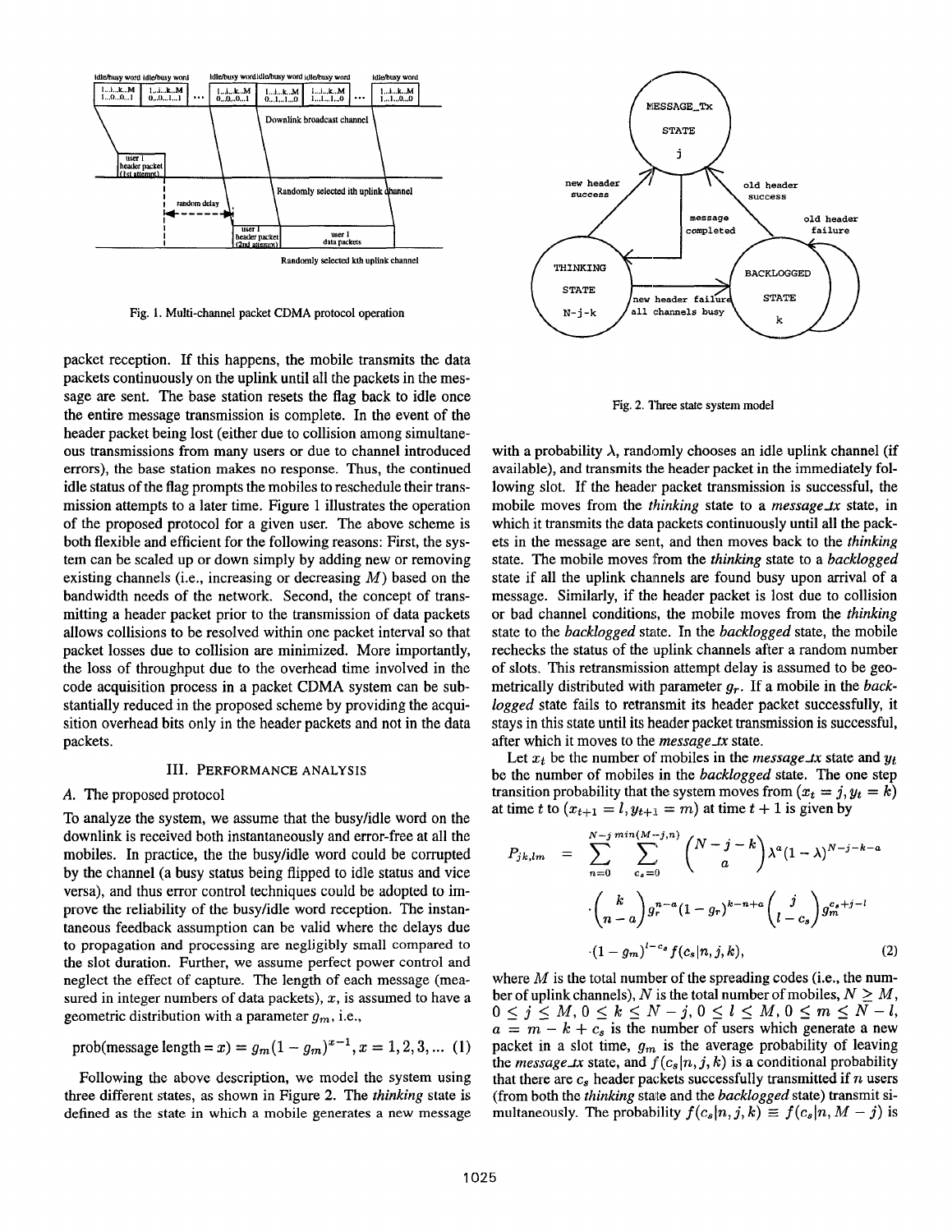evaluated by a recursive expression,

$$
f(c_s|n, M-j) = \sum_{\substack{i=0 \ i \neq 1}}^{n} p_n^i f(c_s|n-i, M-j-1)
$$
  
+
$$
p_n^1 f(c_s - 1|n-1, M-j-1)(1 - P_E)
$$
  
+
$$
p_n^1 f(c_s|n-1, M-j-1)P_E,
$$
 (3)

where  $p_n^i \triangleq \binom{n}{i} (1 - \frac{1}{M-j})^{n-i} (\frac{1}{M-j})^i$  is the probability that i out of n users transmit over an arbitrary channel, such as the first channel, with the initial conditions  $\mathbf{A} \triangleq \mathbf{A}$ 

$$
f(c_s|n,0) = \begin{cases} 1 & \text{if } c_s = 0 \text{ and any } n \\ 0 & \text{if } c_s > 0 \text{ and any } n \end{cases}
$$
 (4)

$$
f(c_s|0,m) = \begin{cases} 1 & \text{if } c_s = 0 \text{ and any } m \\ 0 & \text{if } c_s > 0 \text{ and any } m \end{cases}
$$
 (5)

$$
f(c_s|1,m) = \begin{cases} P_E & \text{if } c_s = 0 \text{ and } m \ge 1\\ 1 - P_E & \text{if } c_s = 1 \text{ and } m \ge 1\\ 0 & \text{if } c_s > 1 \text{ and } m \ge 1 \end{cases}
$$
 (6)

$$
f(c_s|n,1) = \begin{cases} 1 & \text{if } c_s = 0 \text{ and } n > 1 \\ 0 & \text{if } c_s > 0 \text{ and } n > 1 \end{cases},
$$
 (7)

and

$$
f(c_s|n,m) = 0 \text{ if } c_s < 0,\tag{8}
$$

where  $P_E$  is the average probability of a packet error. By modeling the packet successlfailure as the outcome of a comparison of the instantaneous signal-to-noise ratio to a threshold (i.e., if the received power **is** above the threshold, the packet is successfully decoded with probability **l;** otherwise, it is lost with probability l), the expression for  $P_E$ , for a multiplicative Rayleigh fading channel, can be derived as [4]

$$
P_E = 1 - e^{-1/F}, \t\t(9)
$$

where  $1/F$  is the comparison threshold, F being the fading margin of the system.

Let  $P = (P_{ik,lm})$  be the probability transition matrix and  $\Pi =$  $\{\pi_{ik}\}\$  denote the steady-state probability vector, which is obtained by

$$
\mathbf{\Pi} = \mathbf{\Pi} \mathbf{P},\tag{10}
$$

and

$$
\sum_{j=0}^{M} \sum_{k=0}^{N-j} \pi_{jk} = 1.
$$
 (11)

The network throughput,  $\theta$ , which is defined as the average number of packets successfully transmitted per time slot, is obtained from the average number of successful message packets,  $E\{S_d\}$ , and the average number of successful header packets,  $E\{S_h\}$ , in the steady state as

$$
\theta = E\{S_d\} + E\{S_h\},\tag{12}
$$

where

$$
E\{S_d\} = \sum_{j=1}^{M} \sum_{k=0}^{N-j} j\pi_{jk} (1 - P_E) \equiv E\{S_n\} (1 - P_E). \tag{13}
$$
\n
$$
P^{(s)} = (P_{jk}), \text{ have the relation}
$$
\n
$$
\Pi^{(s)} = \Pi^{(s)} P^{(s)}, \tag{18}
$$

 $E\{S_n\}$  is the average number of users in the *message\_tx* state. The average number of successful header packets, *E{Sh},* is obtained as

$$
E\{S_h\} = \sum_{j=0}^{M} \sum_{k=0}^{N-j} \sum_{l=0}^{M} \sum_{m=0}^{N-l} \pi_{jk} \sum_{n=1}^{N-j} \sum_{c_s=0}^{min(M-j,n)} c_s \binom{N-j-k}{a}
$$

$$
\cdot \lambda^a (1-\lambda)^{N-j-a} \binom{k}{n-a} g_r^{n-a} (1-g_r)^{k-n+a}
$$

$$
\cdot \binom{j}{l-c_s} g_m^{c_s+j-l} (1-g_m)^{l-c_s} f(c_s|n, j, k). \tag{14}
$$

Finally, we obtain the average channel throughput, i.e., the average number of packets successful transmitted per slot per channel, as

$$
\theta_c = \frac{\theta}{M}.\tag{15}
$$

Note that if  $M = 1$  and  $\lambda = g_r$ , the numerical result obtained by Eqn. $(15)$  is the same as that obtained by

$$
\theta = \frac{N\lambda (1 - \lambda)^{N-1} (1 - P_E)(g_m + 1 - P_E)}{g_m + N\lambda (1 - \lambda)^{N-1} (1 - P_E)},
$$
(16)

which is the expression obtained in **[4]** for a single channel analytical model using a Bernoulli arrival process and **an** i.i.d. fading process.

## *B.* Slotted ALOHA **CDMA**

The throughput expression for **a** multi-channel slotted ALOHA type **CDMA** scheme *[6]* is obtained below in order to draw a performance comparison with the proposed protocol. In a slotted ALOHA CDMA protocol, the mobiles can be in either of the two states, namely, the *thinking* state and the *backlogged* state. In the *thinking* state, the mobiles generate new data packets with probability  $\lambda$  in each slot. Since there is no busy/ide flag mechanism to sense the channel, the mobile would randomly select any one of the spreading codes and transmit the packet in the following slot. If packet transmission fails, then the mobile enters the *backlogged*  state, in which a retransmission attempt is made after a geometrically distributed number of slots.

Let  $x_t$  represent the number of mobiles in the *backlogged* state at the end of slot *t*. The one step transition probability, from  $x_t = j$ to  $x_{t+1} = k$ , is given by

$$
P_{jk} = \sum_{n=0}^{N} \sum_{c_s=0}^{\min(M,n)} \binom{N-j}{b} \lambda^b (1-\lambda)^{N-j-b}
$$

$$
\cdot \binom{j}{n-b} g_r^{n-b} (1-g_r)^{j-n+b} f(c_s | n, j), \qquad (17)
$$

where  $0 \le j \le N$ ,  $0 \le k \le N$ ,  $b = k - j + c_s$  is the number of new packets, and  $f(c_s|n,j)$  is the conditional probability that there are  $c_s$  packets successfully transmitted if *n* users transmit simultaneously. The probability  $f(c_s | n, j)$  is obtained from (3) by setting  $j = 0$ . As before, the steady-state probability vector,  $\Pi^{(s)} = {\pi_j}$ , and the transition probability matrix,  $P^{(s)} = (P_{ik})$ , have the relation

$$
\Pi^{(s)} = \Pi^{(s)} P^{(s)}, \tag{18}
$$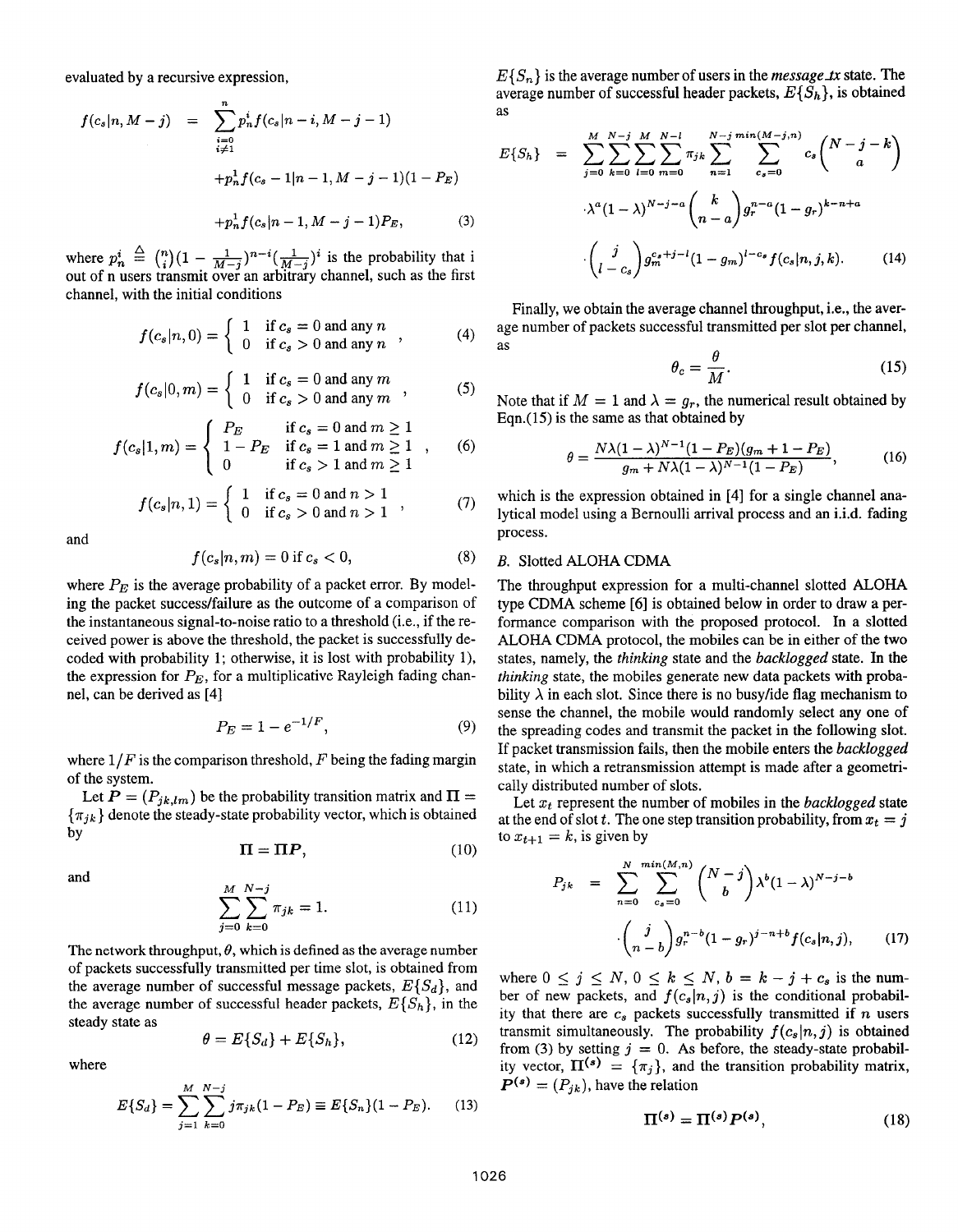

Fig. 3. Comparison of simulation and analysis on the per channel throughput

and

$$
\sum_{j=0}^{N} \pi_j = 1.
$$
 (19)

The network throughput can be derived as

$$
\theta^{(s)} = \sum_{k=0}^{N} \sum_{j=0}^{N} \pi_j \sum_{n=1}^{N} \sum_{c_s=1}^{min(M,n)} c_s {N-j \choose b} \lambda^b (1-\lambda)^{N-j-b}
$$
  

$$
{j \choose n-b} g_r^{n-b} (1-g_r)^{j-n+b} f(c_s | n, j). \tag{20}
$$

#### Iv. NUMERICAL RESULTS

Numerical results for the per channel throughput are generated for  $M = 3, N = 5, g_m = 0.1, \text{ and } g_r = 0.2, \text{ and plotted in Fig-}$ ure 3. The various values of fading margins considered are **5,** 10, and 20 dB. Note that a  $g_m$  value of 0.1 corresponds to an average message length of 10 data packets (since  $1/g_m$  is the mean of a geometric distribution with parameter  $g_m$ ). Similarly, the retransmission delay parameter  $g_r = 0.2$  means that the average time between retransmission attempts is **5** slots. To verify the analytical results, simulations are carried out, and the simulation results are also plotted. It can be seen that the proposed multi-channel packet **CDMA** scheme, in addition to being flexible, offers high values of per channel throughput as well. For example, when the fading margin is **20** dB (a value that is high enough to render the channel almost noiseless), the maximum throughput achieved is around 0.9. Even with practical values of fading margin, say 10 dB, the resulting maximum throughput is in excess of 0.8. When the fading margin decreases to *5* dB, the maximum throughput degrades to 0.63. It is also noted that both the analytical and simulation results closely match one-another.

Figure **4** compares the performance of the proposed packet **CDMA** scheme with that of the slotted **ALOHA CDMA** scheme for which the throughput expression is given in Eqn. **(20). As** 



Fig. 4. Effect of the marginal fading on the **per** channel throughput

expected, the proposed scheme easily outperforms the slotted **ALOHA** scheme because the proposed scheme makes use of both the feedback from the base station and the multiple data packets per message.

The effect of the number of channels,  $M$ , on the throughput characteristics of the proposed protocol is shown in [Figure](#page-4-0) *5* for  $N = 5, F = 10$  dB,  $g_m = 0.1$ , and  $g_r = 0.4$ . We find that at low arrival rates, a single channel system  $(M = 1)$  offers higher throughput than does a multi-channel system  $(M = 2,3)$ . This is because in the absence of enough traffic at the mobiles, all the channels go underutilized. But the behavior reverses (i.e., the single channel system offers less throughput than the mutli-channel system) at high arrival rates, where a single channel system looses more capacity through higher collision rates than does a mutlichannel system.

Finally, the throughput performance as a function of the retransmission delay parameter,  $g_r$ , and the new packet arriving rate,  $\lambda$ , is shown in the **3-D** surface graphic, Fig. 6, and the **2-D** contour, Fig. 7, for  $N=5$ , and 10,  $M=3$ ,  $N=5$ ,  $F=10dB$ , and  $g_m=0.1$ . We see that it is possible to dynamically choose the retransmission delay parameter along the contour lines to achieve the maximum throughput according to thc: traffic quantities in the network. For example, to reach the maximum throughput, we choose  $g_r = 0.1$ for N=5 at the new packet arrival rate  $\lambda = 0.2$ , and increase  $g_r$  to 0.18 at  $\lambda = 0.1$ .

#### V. CONCLUSIONS

We analyzed the throughput performance of a multi-channel wireless packet **CDMA** scheme in the presence of Rayleigh fading. The proposed scheme made use of multiple slotted channels, each of which employed a unique spreading sequence. The efficiency of the protocol is high became the transmisssion attempts on the uplink channels are made based on the busyhdle status of the receivers, which is broadcast by the base station, every slot, on the downlink. The resulting architecture is highly flexible in the sense